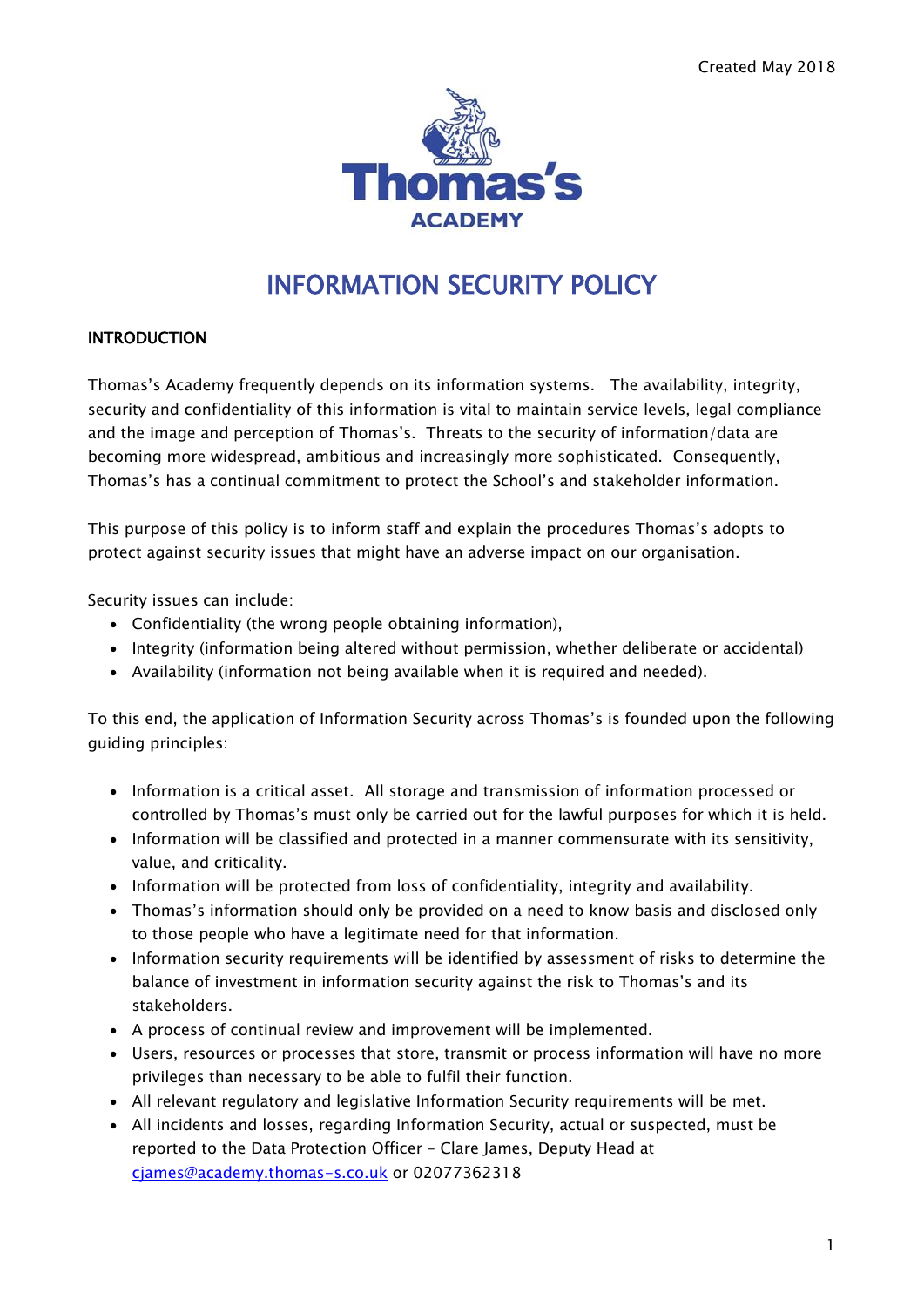- All systems must be reviewed, prior to implementation, and undergo a rigorous security assessment as part of that process.
- All Thomas's leaders are responsible for the implementation of Information Security Policies within their areas.
- Disregard for these policies may be regarded as misconduct to which the Thomas's Disciplinary Policy applies and a serious breach of any aspect may be treated as gross misconduct and may lead to dismissal.
- All staff are responsible for upholding this policy, under the guidance and with the assistance of the Data Protection Officer and the P & C team.
- Thomas's will provide appropriate security awareness training to all staff and provide specific security training where required, thereby developing and supporting a security and risk aware culture throughout Thomas's.

## **SCOPE**

This policy applies to all members of staff; "Staff" includes all employees, counsellors, peripatetic staff, volunteers, gap students, work experience and any other individuals working for the Thomas's on a contractual basis, including temporary workers employed under special contracts and employees of organisations contracted to Thomas's.

It covers the use of all devices being used for purposes connected with the work of Thomas's. This includes users that work on Thomas's owned fixed or mobile devices, those who use Thomas's facilitated remote access technologies to connect from home or other non-Thomas's devices, or those users that have approval to use personal devices for work purposes using appropriate Thomas's approved and provided technologies.

#### **Contents**

- 1. Password and Authentication
- 2. Anti-Malware
- 3. Access Control
- 4. Clear Desk & Clear Screen
- 5. Mobile Working
- 6. Removable Media Devices
- 7. Encryption
- 8. Protective Monitoring of Thomas's Information Systems
- 9. Security Incident Management
- 10. Patch Management
- 11. Backup and Retention
- 12. Starters and Leavers Data Access

#### 1. Passwords and Authentication

A password is arguably the most critical IT Security control for any computer system. Thomas's has clear standards for the creation, protection, use and management of passwords across and within the organisation. They must always be used in conjunction with a Unique Username.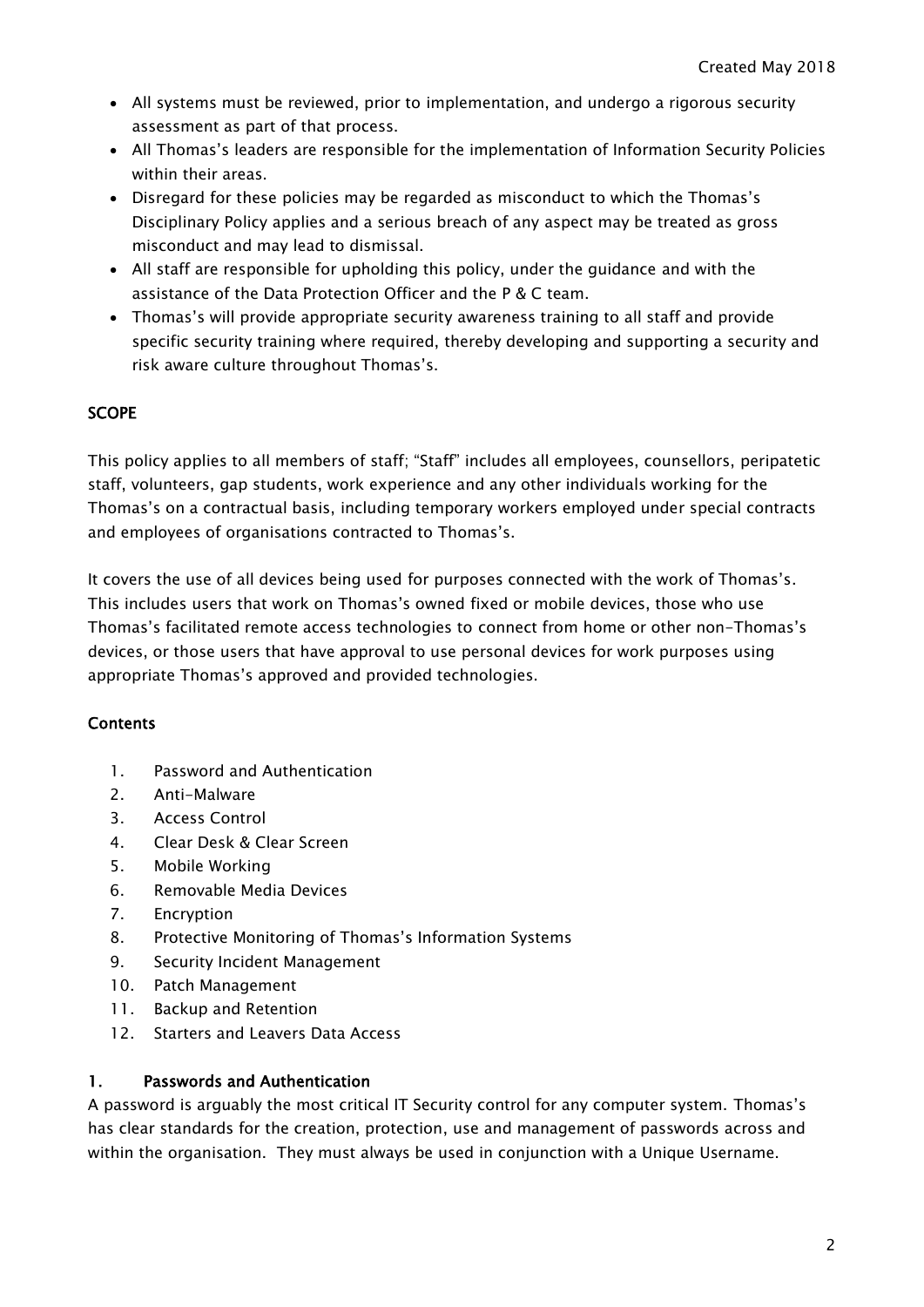Passwords are required to be long and complex because of the tools cyber criminals use, the premise is to make the password complex enough so by the time it could be recovered by automated attacks it would have been changed.

Passwords assist in protecting against unauthorised access to Thomas's data, confidential or otherwise.

Authenticating yourself to a computer system requires a process where you prove ownership of the account by demonstrating knowledge or possession of a shared secret; generally this can be achieved in several ways using one or more of the following methods:

- Something you know (Password, secret word, phrase etc.)
- Something you are (Biometric fingerprint, retina etc.)
- Something you have (e.g. Google Authenticator, Number Generator Token)

Any user of any organisation accessing a Thomas's managed system or Thomas's managed data must be issued a unique account to identify them.

For email access, delegation is the only permitted method of accessing another employee's email account (for Heads with PA's).

The user must select a password that meets or exceeds the minimum requirement for the specific system. In general password length must be a minimum of 8 characters. Some systems are configured with specific password requirements that may be more complex than only 8 characters. The most secure method of authentication must be used where it is available i.e. a 2-Factor method where there is a choice instead of Basic Authentication using just a username and password.

All passwords are to be treated as 'sensitive' information.

Thomas's staff must not:

- Share system passwords with anyone, including peers, assistants or superiors, even if requested
- Discuss or talk about a password in front of others
- Hint at the format of a password (e.g., "my family name")
- Reveal a password on any questionnaires
- Share a password with family members
- Reveal a system password to co-workers providing holiday or absence cover
- Write passwords down
- Store unencrypted passwords in a file on ANY computer system

Thomas's staff should immediately change a password if they suspect that it has been compromised, following which they must immediately report the incident to the Director of IT.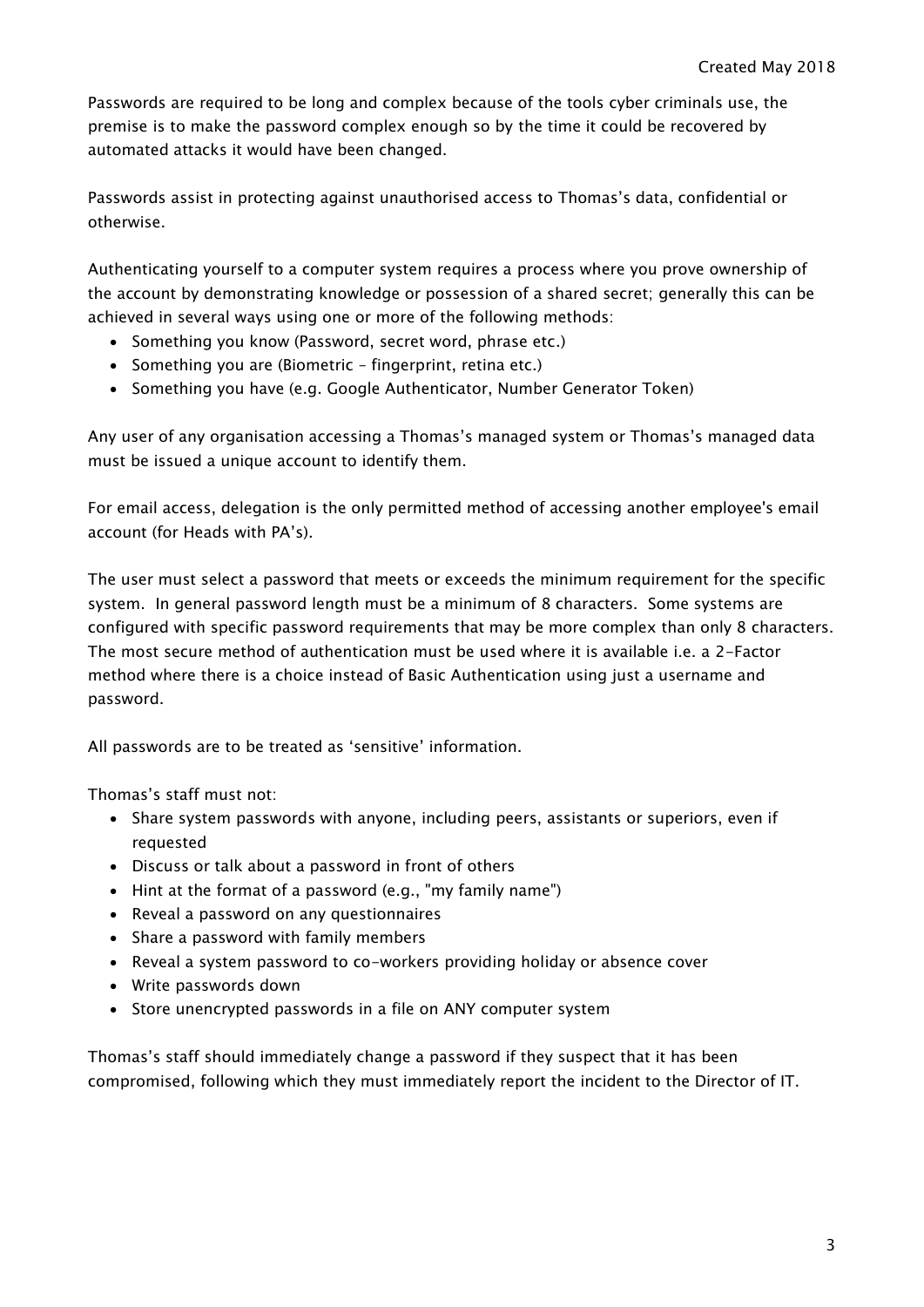## 2. Anti-Malware

All devices within the Thomas's computing infrastructure must meet the following requirements in order to protect the confidentiality, integrity and availability of Thomas's software and information assets from the effects of malware.

- Unless undertaken by or following instruction from IT support staff, Thomas's staff must not disable anti-malware software running on, or prevent updates being applied to, devices within the Thomas's computing infrastructure.
- The intentional introduction of viruses to Thomas's computing infrastructure is strictly prohibited.
- Only software that has been authorised by the Thomas's IT Department can be installed upon Thomas's systems.
- Each Thomas's member of staff is responsible for immediately reporting any abnormal behaviour of Thomas's computing systems to the IT Support.
- All members of staff are responsible for ensuring that appropriate and effective anti-virus detection software is installed and running, where technically possible, on all personal devices that are used to access Thomas's information.

## 3. Access Control

Access to specific resources is only to be granted to authorised personnel who have a legitimate need to use those resources.

- Users of Thomas's information will have no more privileges than necessary to be able to fulfil their role.
- All requests for access to Thomas's computer systems must be made in writing to the Director of IT.
- Thomas's reserves the right to revoke access to any or all of its computer systems at any time.
- Regarding inappropriate access:
	- $\circ$  Users of Thomas's systems must immediately report to the IT Department if they have an inappropriate access level to a Thomas's system.
	- $\circ$  If they have observed that another user has an inappropriate access level to a Thomas's system, then they are required to raise this with IT Support to raise this potential security incident.
- Accounts are to be created so that the identity of all users can be established and activity audited at any time during their computer usage.
- Users must not circumvent the permissions granted to their accounts in order to gain unauthorised access to information resources.
- Users must not allow anyone else to use their account, or use their computers while logged in with their account.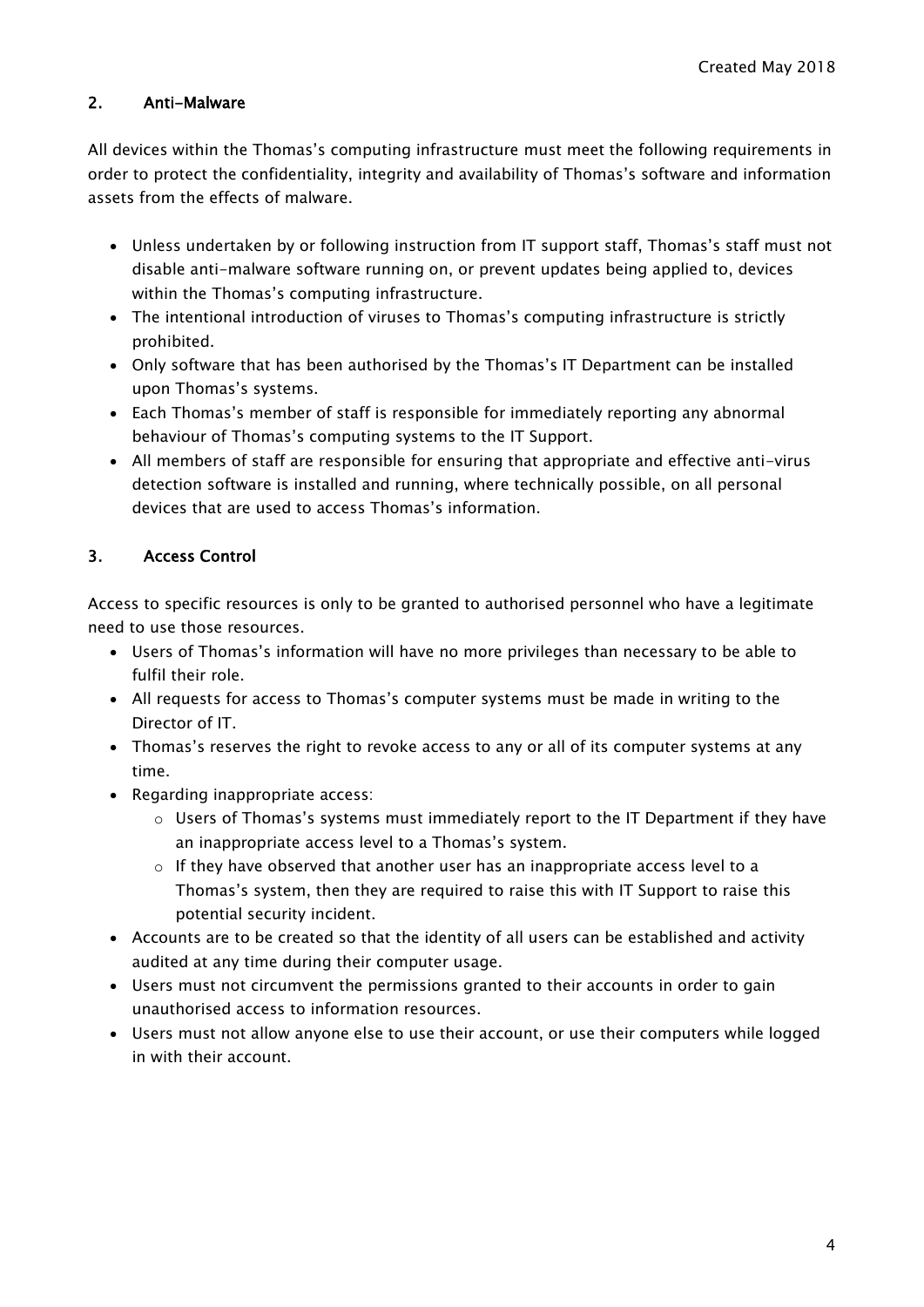## 4. Clear Desk and Clear Screen

Thomas's has both a Clear Desk and Clear Screen Policy to reduce the risk of unauthorised access, loss of and damage to information during and outside normal working hours or when work areas and computers are unattended. The Schools require protection against unauthorised access to information. In addition, all information must be protected according to legal and contractual requirements.

This policy applies to all staff members and any other person utilising any form of Thomas's information technology, or having responsibility for school data stored in an alternate format, such as paper. It covers any papers, removable storage media and any computing devices that contain or display sensitive, personal or confidential information, regardless of location.

Thomas's requirements are as follows:

- It should be assumed at all times that individuals, other than Thomas's employees, may have access to office areas. Consequently, no sensitive information should be left on a desk surface overnight or when the desk is unoccupied.
- Removable media and easily portable devices, such as laptop computers or iPads, that have not been physically secured, should not be left unattended after hours, overnight or during school holidays.
- Where practically possible, sensitive papers, computer media and portable computing equipment should be stored in suitable locked safes, cabinets or other forms of security furniture when not in use.
- At the end of each working day all personal and sensitive information should be stored in locked furniture.
- Where lockable storage is not available, office/room doors must be locked if left unattended.
- All information should be cleared from printers and photocopiers immediately after processing and, when no longer required, destroyed in a secure manner using approved methods.
- Reception areas, and other areas of high levels of foot traffic, should be kept as clear as possible at all times; in particular Thomas's information classified as confidential or personal should not be held on a reception desk within reach or sight of visitors.
- Any visit, appointment or message books should be stored in a locked area when not in use.
- When vacating meeting rooms or shared areas the area should be checked to ensure that no information, regardless of format, has been left behind. All whiteboards should be cleaned of information, and used flipchart pages removed and disposed of securely.
- Computer screens should be 'locked' or the user logged out before leaving any workstation unattended, even for a brief period.

#### 5. Mobile Working

Thomas's aims to continue to take advantage of the many benefits offered by mobile computing technology. However the school recognises there are additional risks which must be effectively managed to protect Thomas's, its staff, pupils and parents, and the services and data on which they rely, against known and emerging threats.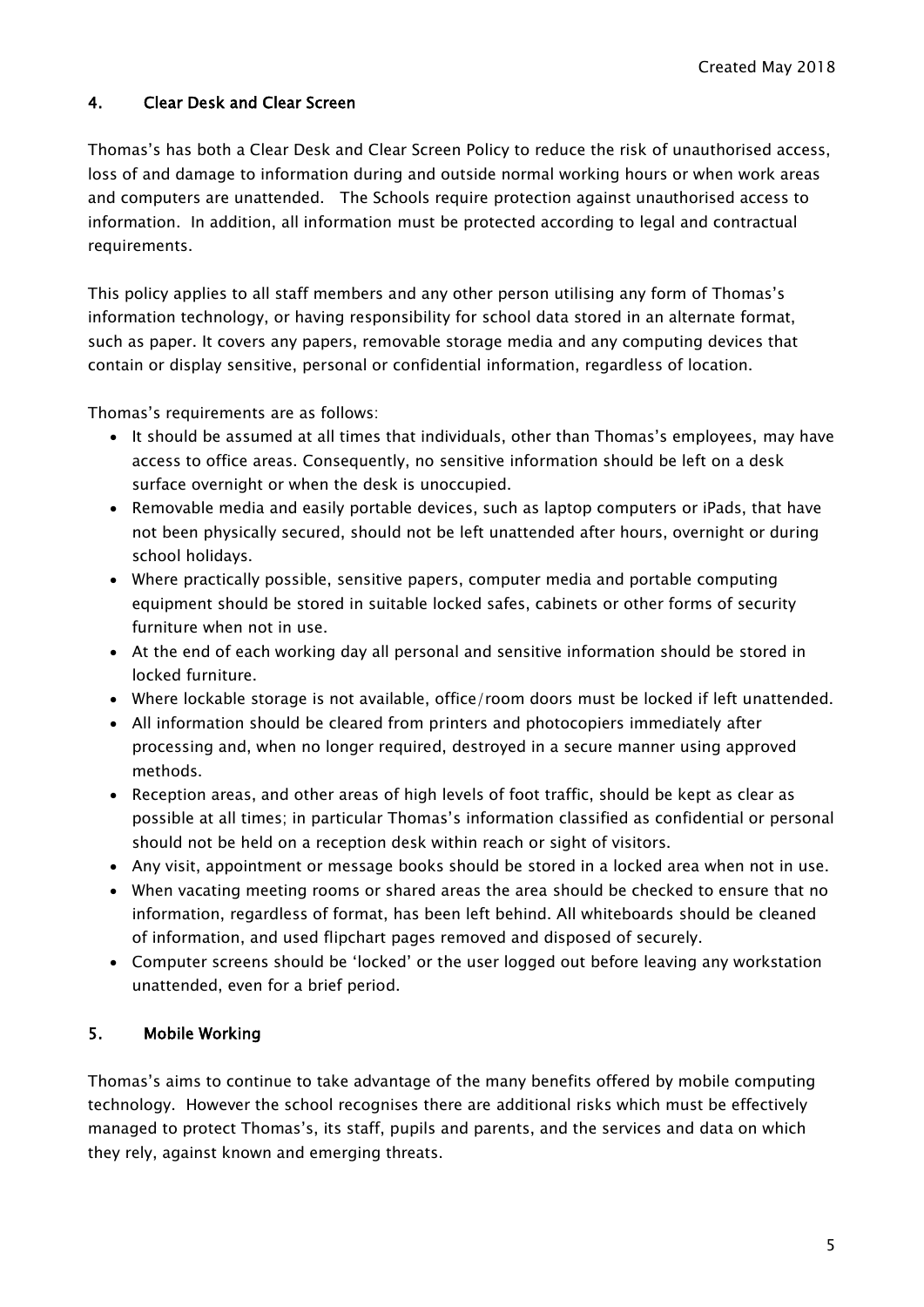Any user of a mobile computing device used to store or process Thomas's data should comply with this policy and follow the instructions whilst using, transporting and acting as custodian of any Thomas's procured mobile device or any other mobile device approved by the IT Department for use within Thomas's. It describes what information can be stored and processed on mobile devices and how data must be protected physically and/or electronically.

#### Definitions

- Mobile devices continue to evolve and thus this is not an exhaustive definition/list however, it includes all battery powered and mains adapted computing and storage devices such as:
	- o Laptop
	- o Tablet
	- o Mobile Phone
- Sensitive Electronic Data (SED) is either personal identifiable data or confidential business data, the unauthorised disclosure of which could cause Thomas's and its employees to be in breach of the law and/or cause embarrassment to the Thomas's, staff, pupils and parents.

#### Duties and Responsibilities

- The IT Department will:
	- $\circ$  ensure that Thomas's issued mobile devices are encrypted as a matter of course unless an exceptional case for not doing so has been approved
	- o provide advice on implementation of this policy as requested
	- o ensure that user access rights are correctly implemented
- The Director of IT is responsible for ensuring that:
	- o all staff allocated mobile devices have a genuine need for mobile computing
	- $\circ$  staff sign to confirm they have received the Thomas's owned device loaned to them
	- o suspected breaches of this policy are logged
	- $\circ$  all Thomas's mobile devices are returned by owners leaving Thomas's or no longer requiring them
- Thomas's staff must:
	- o abide by this and the ICT (Acceptable Use) Policy
	- $\circ$  report any suspected breaches of this policy to the IT Department
	- $\circ$  understand that failure to comply with this policy may result in disciplinary action
	- $\circ$  report the loss or theft of a mobile device to the Director of IT at the earliest possible opportunity
	- $\circ$  return all devices to the IT department when leaving Thomas's or no longer requiring the use of a Thomas's procured device

#### Physical Security

Owners shall accept full responsibility for the security of the device, taking necessary precautions to avoid loss, theft or damage. In particular:

- taking all reasonable care to prevent the theft or loss of the device. Mobile devices should not be left unattended in a public place or in vehicles. When transporting devices they should be safely stowed out of sight
- taking extra vigilance if using a mobile device during journeys on public transport to avoid the risk of theft of the device or unauthorised disclosure of Thomas's data by a third party "overlooking"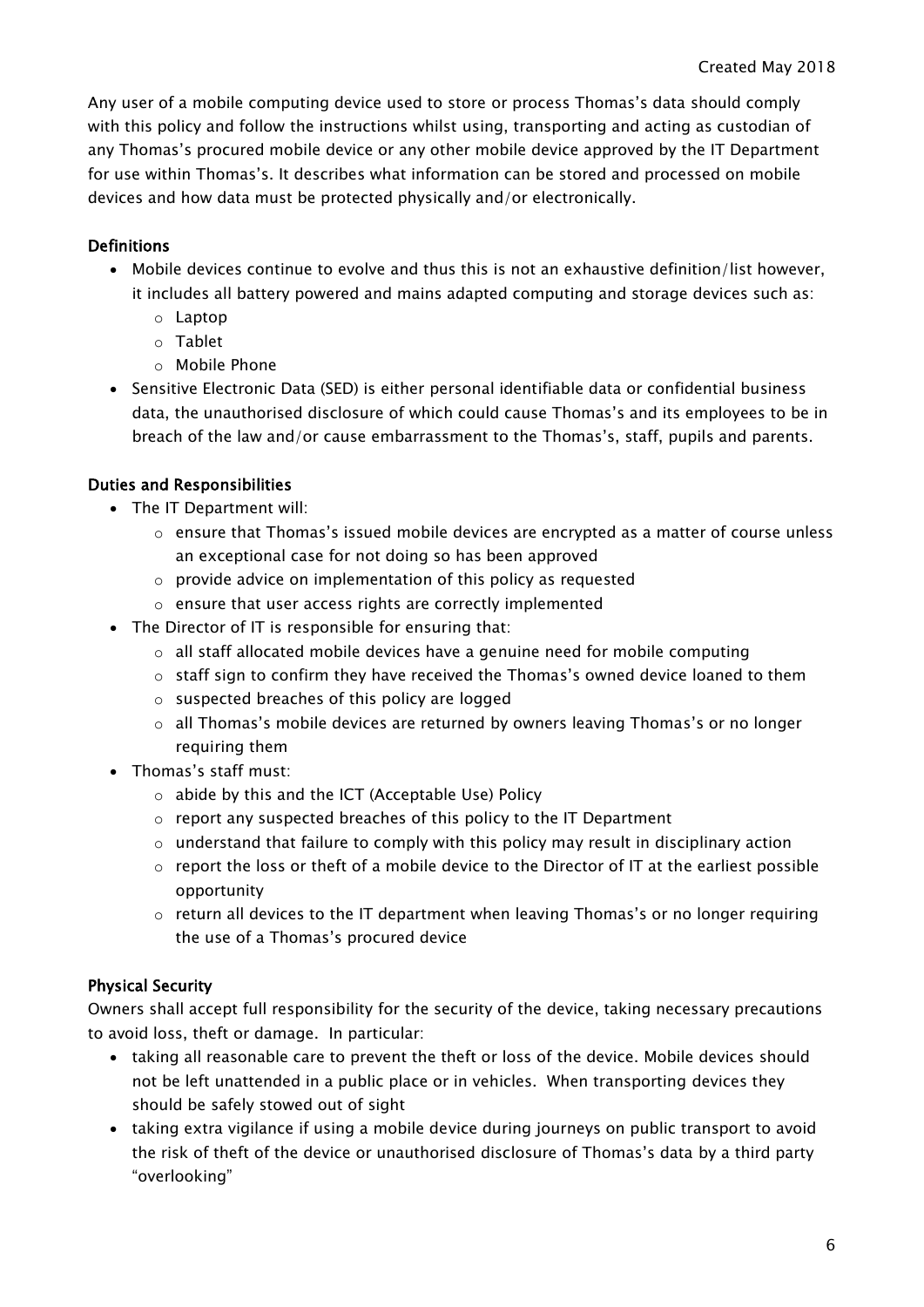- not leaving the device unattended for any reason whilst working on it unless the session is "locked" and it is in a safe working place
- ensuring that other 'non' authorised users are not given access to the device or the data it contains

#### Passwords & PIN Codes

Passwords are an integral part of the Access Control mechanisms which are enforced by the Operating System. Passwords and/or PINs should not be written down.

#### Approved Use

Thomas's mobile devices are supplied with pre-installed software that has been procured by the IT Department and approved by the Thomas's. Owners must not attempt to install any software including their own privately procured and licensed software onto any Thomas's mobile device. Under no circumstance is Thomas's software to be upgraded, deleted or copied by users/owners. Owners are not permitted to attach additional unauthorised hardware, with the exception of printers, or in any way change the original hardware configuration of the device, without prior approval from the IT Department.

#### Storage of Data

Data should not normally stored on the local drives as such storage is not backed up by Thomas's. Data should be saved or transferred to network drives or Thomas's provided Cloud storage.

#### Protection of Sensitive Electronic Data

All Thomas's issued laptops are encrypted. Any tablet or mobile phone issued by Thomas's shall be managed by the approved Mobile Device Management (MDM) solution and may not be removed from the MDM. The security features of the MDM ensures that if the device is lost or stolen a remote wipe can be sent to clear data off the device.

#### Remote Access

All Thomas's laptops issued to staff will be fully configured to enable the user to connect back to the Thomas's network, by Fortigate VPN client. Connecting through the Fortigate VPN client creates a secure tunnel back to the network and the user will have access to the Thomas's network resources and systems. The same Fortigate VPN access is also available on special request in writing for other personal devices and Thomas's iPads. All mobile devices with Fortigate VPN access will be logged in the VPN access log.

#### Back Up

In order to make sure that data can be recovered if accidentally deleted or corrupted it is essential to ensure that it is routinely 'backed-up'. The safest method to backup information is by routinely saving work to a dedicated Thomas's network share or cloud storage. During occasions where this is not possible and data has been created in a "local profile" the user must connect the device to the Thomas's network and download locally stored data to the designated Thomas's network storage area when it is possible. It is advised that information transfers to Thomas's storage areas should not exceed 14 days.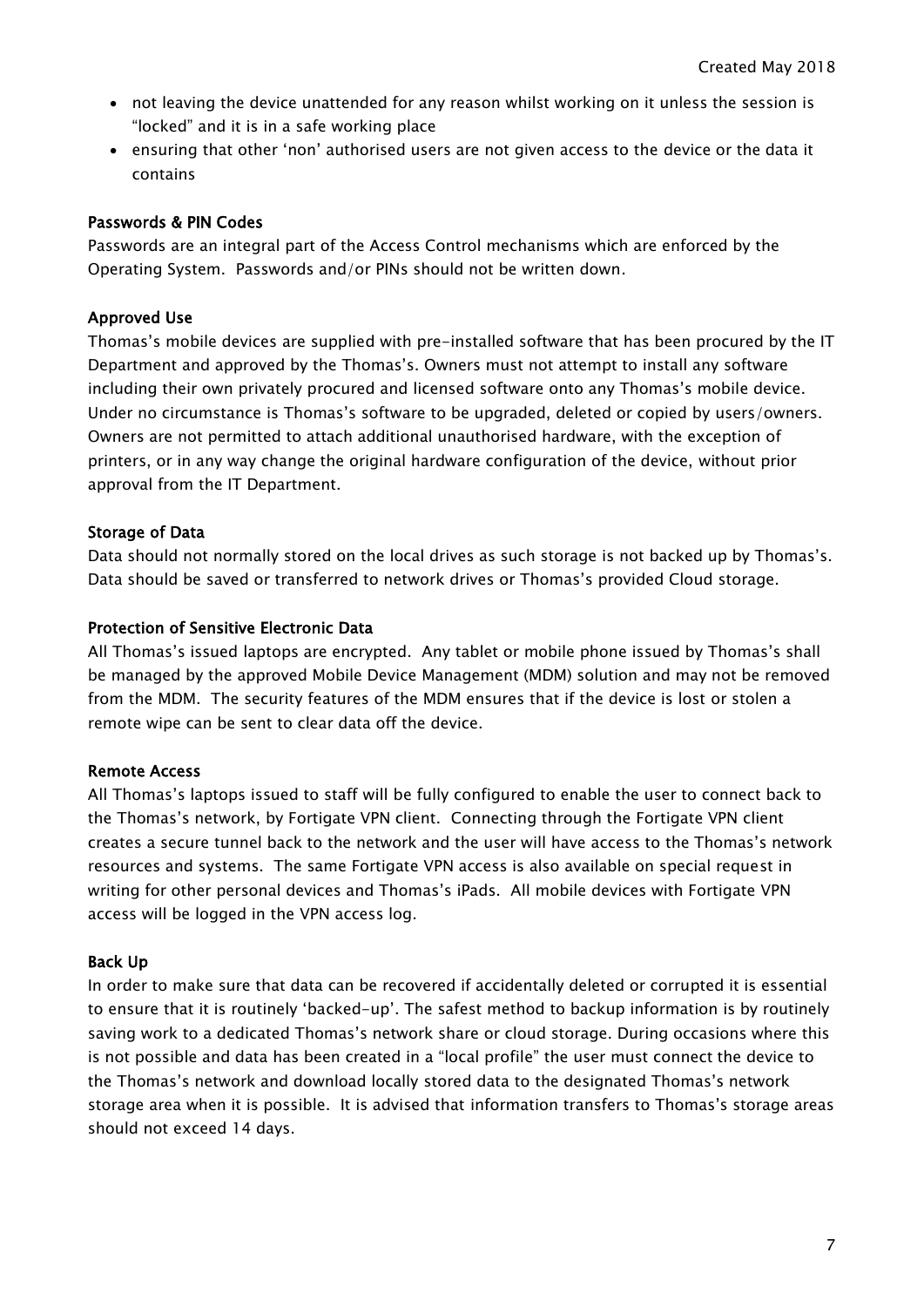#### Audit and Monitoring Controls

Thomas's systems are capable of logging events that have a relevance to potential breaches of security.

#### Investigations/Disciplinary Proceedings

- The Director of IT is authorised to investigate all suspicious, inappropriate or illegal activity involving Thomas's IT equipment and data however it may come to their attention. No other members of staff are authorised to conduct such activities involving IT equipment or data unless directed by the Director of IT
- In the event of a requirement to investigate user activity or disciplinary proceedings being conducted by the Personnel Department, the Director of IT will gather and make available all appropriate information from various sources to assist the investigator(s)
- In the event that a line manager requests the Director of IT to provide reports about user activity then these will only be completed where authorisation from the Governors endorses this request
- Where action has been taken by the Director of IT to remove access to a user account or data then access to that computer account or data may only be granted if appropriate confirmation in writing is forthcoming to the Director of IT. (Email is considered written confirmation)

#### Training Requirements

Training for Thomas's procured mobile devices is covered when the devices are first given to an employee. This covers basic elements of Information Security and draws attention to relevant policies that all users are expected to read and comply with. If members of staff require further training they should request this from the IT department. IT Support staff are conversant with the appropriate standards and guidelines referenced by this policy.

#### Monitoring Compliance

The IT Department routinely audit and monitor relevant aspects of this policy. Compliance to this policy is mandatory and loss of a device is a major risk to the Thomas's, any loss would be reportable to the Information Commissioner's Office.

#### 6. Removable Media

All Thomas's systems are accessible remotely by VPN or secure Cloud storage and the School has mandated that there is no need for anyone to use a USB Memory Device or External Hard Drive to store or transfer data. If there is a need for anyone to use such a device a request must be made to the Director of IT in writing. Only secure and encrypted Thomas's issued devices may then be used in rare circumstances.

#### 7. Encryption

In order to mitigate the risk of disclosure or tampering with Thomas's data through interception, loss or theft of data or equipment, Thomas's shall deploy appropriate cryptographic security controls in conjunction with procedures that manage the associated encryption keys. The policy covers the application of encryption to Thomas's mobile devices, external storage devices and remote access.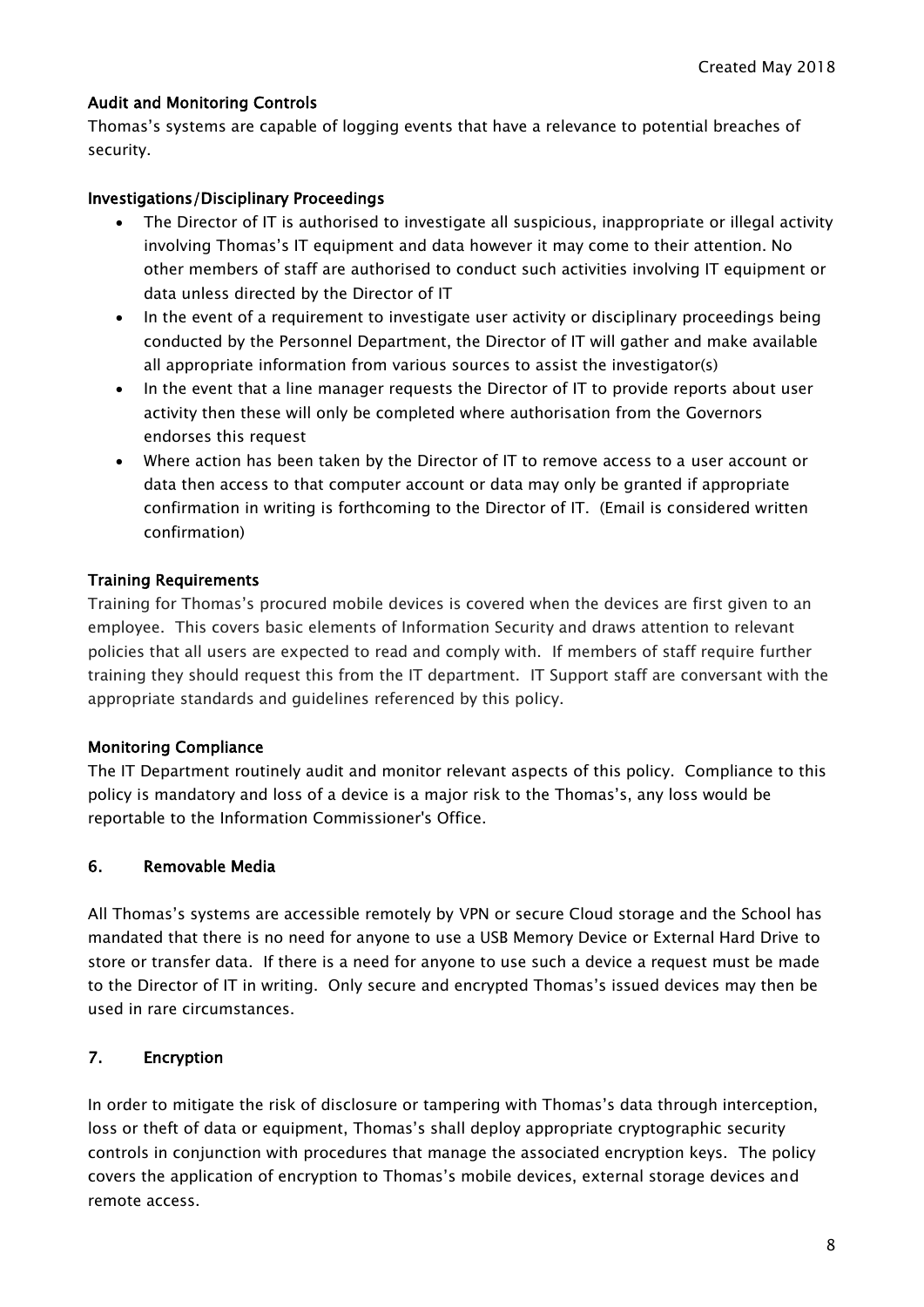Where valid reasons exist, exceptions to this policy can be signed off by the Director of IT.

Thomas's data shall normally be created and stored within a Thomas's managed secured system. However, when Thomas's data is transmitted outside such a secure system, it shall be encrypted in transit. Encryption in transit may include encrypting a file sent via email, encrypting a laptop, tablet, mobile phone or external storage device used to transfer or store data or the use of encrypted transmission protocols such as SSL. All data externally shared electronically or by synchronising with 3rd parties will be done by encryption technologies such as SSL

## 8. Protective Monitoring of Thomas's Information Systems

The use of Thomas's data communications infrastructure, services, systems and applications may be monitored by authorised personnel as permitted by UK legislation, which allows the monitoring of systems and network traffic without consent for legitimate purposes such as:

- Recording evidence of activity
- Policing regulatory compliance
- Detecting crime or unauthorised use
- Safeguarding the integrity of Thomas's information and information systems

Authorised Thomas's personnel may monitor and analyse network services, systems, data (including file systems), applications and data communications facilities pertaining to Thomas's business activities.

Thomas's staff are prohibited from engaging in monitoring activities or monitoring outside of their areas of responsibility without written authorisation from any of the following:

- Governors
- Director of IT
- Personnel Manager

#### 9. Security Incident Management

Thomas's aims to respond to security Incidents effectively and in a timely manner. Staff members should understand their roles and responsibilities when dealing with and notifying the IT department of an Information security incident.

- It is the responsibility of each member of staff to report any suspicion or details about Information/Cyber Security Incidents to the Thomas's Privacy and Compliance team as soon as possible to help us deal with the incident swiftly by directing to the correct resource.
- Thomas's staff must never attempt to interfere with, prevent, obstruct, or dissuade an employee, in their efforts to report an information security problem or violation, or retaliate against an individual for reporting or investigating.
- Any details relating to an information security incident can only be communicated to the press or other media by the Governors.
- Unless compelled by local or UK law, or authorised by the Governors, staff must not report information security incidents to individuals or organisations external to Thomas's.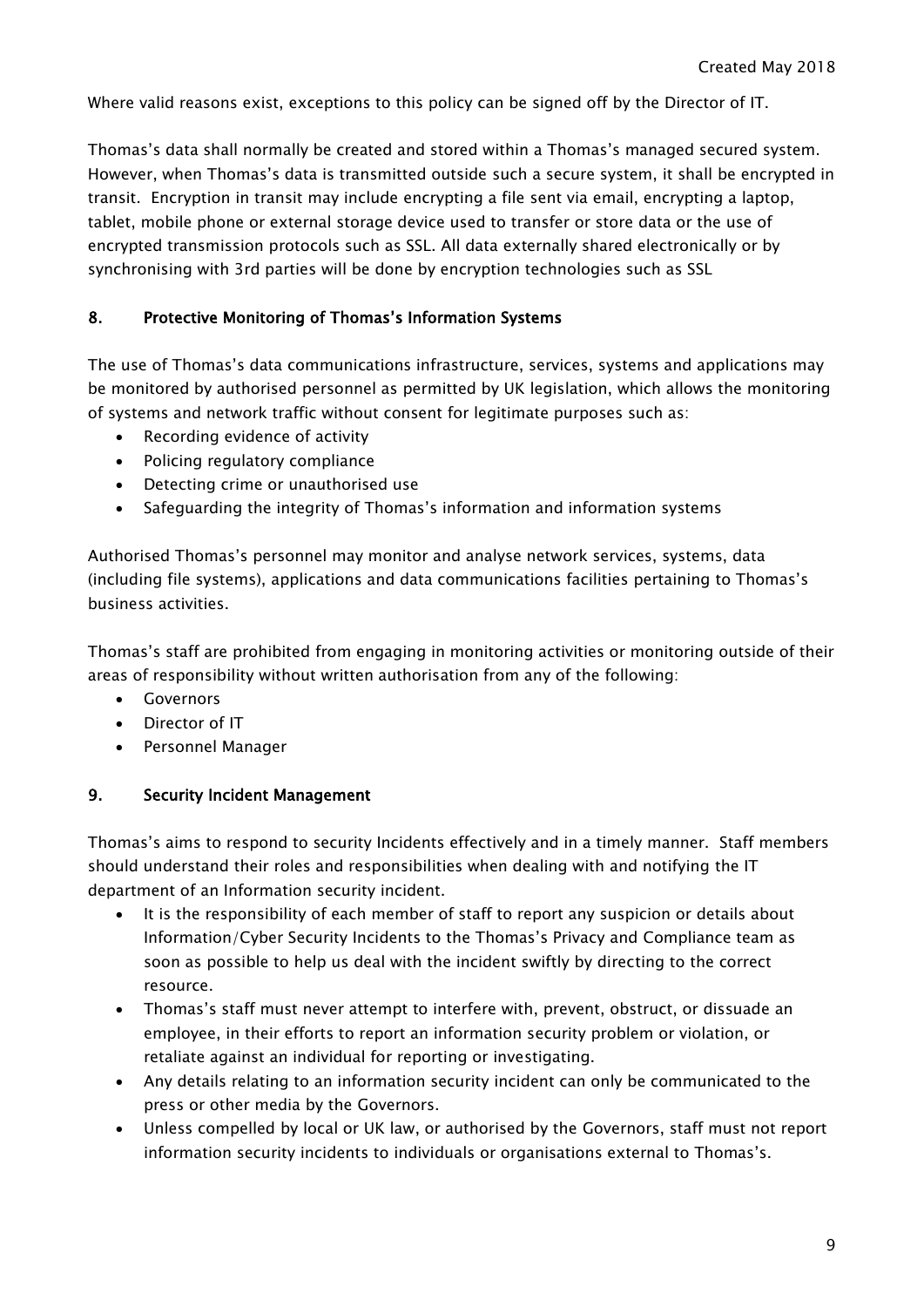- All staff must be aware of and have access to the current documented Personal Data Breach Procedure that clearly specifies how Information Security Incidents will be handled; all security incidents are dealt with by the Privacy and Compliance team, as per the procedure.
- Users of Thomas's information systems must immediately report to IT Support, any unusual and suspicious activity such as unusual requests for information coming from any internal or external party, and abnormal system behaviour.
- Thomas's staff must immediately report to the Privacy and Compliance team any damage to or loss of Thomas's computer hardware (including mobile devices), software, or information (electronic or paper) that has been entrusted to their care.
- All information security incidents must be handled with the involvement and cooperation of the Privacy and Compliance team.
- Any member of staff who reports a security problem, vulnerability, or an unethical condition within Thomas's will be protected in line with Thomas's Whistleblowing Policy.
- All investigations, where an individual is identified as a possible cause, must be kept strictly confidential to preserve the reputation of the suspected party as charges may be formalised and/or disciplinary action taken.

## 10. Patch Management

Software is critical to the delivery of services to users. Thomas's carries out regular security updates and patches to operating systems, firmware, productivity applications, and utilities in order to maintain a secure operational environment.

Regular application of vendor-issued critical security updates and patches are necessary to protect data and systems from malicious attacks and erroneous function. All electronic devices connected to the network including servers, workstations, mobile devices, wireless access points and firewalls routinely require patching for functional and secure operations.

GENERAL

All system components and software shall be protected from known vulnerabilities by installing applicable vendor supplied security patches. System components and devices attached to the network shall be regularly maintained by applying critical security patches within 30 days after release by the vendor. Other patches not designated as critical by the vendor shall be applied during Thomas's school holidays.

- **PATCHING EXCEPTIONS** Patches on production systems may require complex testing and installation procedures. In certain cases, risk mitigation rather than patching may be preferable. The reason for any departure from the above standard and alternative protection measures taken shall be documented in writing. Deviations from normal patch schedules shall require authorisation from the Director of IT.
- AUDIT CONTROLS AND MANAGEMENT
	- Documented evidence of practice are in place for this operational policy and listed below.
		- $\circ$  Documented change management meetings and conversations between key stakeholder
		- $\circ$  System updates and patch logs for all major system and utility categories
		- $\circ$  Logs include system, date patched, patch status, exception, and reason for exception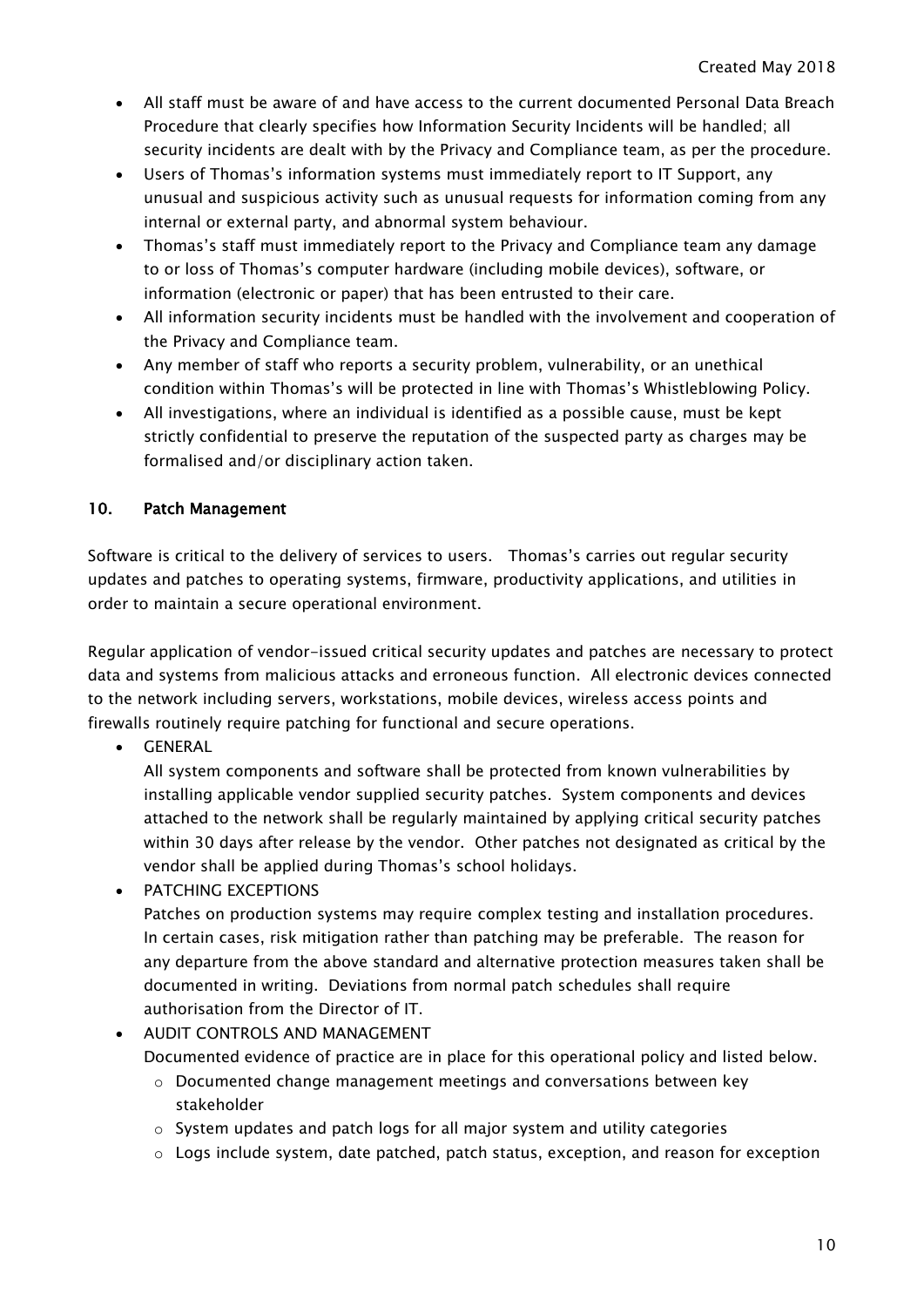#### 11. Backup

The purpose of backup is as follows

- To safeguard the information assets of Thomas's.
- To prevent the loss of data in the case of an accidental deletion or corruption of data, system failure, or disaster.
- To permit timely restoration of information and business processes, should such events occur.
- To manage and secure backup and restoration processes and the media used in the process.

This policy applies to all servers in the Thomas's Domain.

The retention periods of information contained within system level backups are designed for recoverability and provide a point-in-time snapshot of information as it existed during the time period defined by system backup policies.

Backup retention periods are in contrast to retention periods defined by legal or business requirements.

System backups are not meant for the following purposes

- Archiving data for future reference.
- Maintaining a versioned history of data.

#### Scope

This policy, and supporting procedures, encompasses all system resources and supporting assets that are owned, operated, maintained, and controlled by Thomas's and all other system resources, both internally and externally, that interact with these systems.

#### Roles and Responsibilities

- The Director of IT will ensure facilities are available.
- The Director of IT will ensure sufficient backup locations are available and shall take overall responsibility for adherence to this policy.
- The Director of IT will ensure backup operators are available, check the backup log for completion, be responsible for the safekeeping and availability of all backup locations and logs, and meet with departments with regard to actual/test restores.
- Backup operators will ensure backup logs are completed, report any backup failures to the Director of IT, and investigate any reported exceptions.

#### System Backup

- All servers and data stored on dedicated network shares and NAS appliances will be regularly backed up as follows:
	- $\circ$  Incremental backups daily (Monday to Thursday) and data located on-site.
	- o Full backups weekly (Friday) and data located on-site.
	- o Full backups every four weeks (Friday) and data located off-site.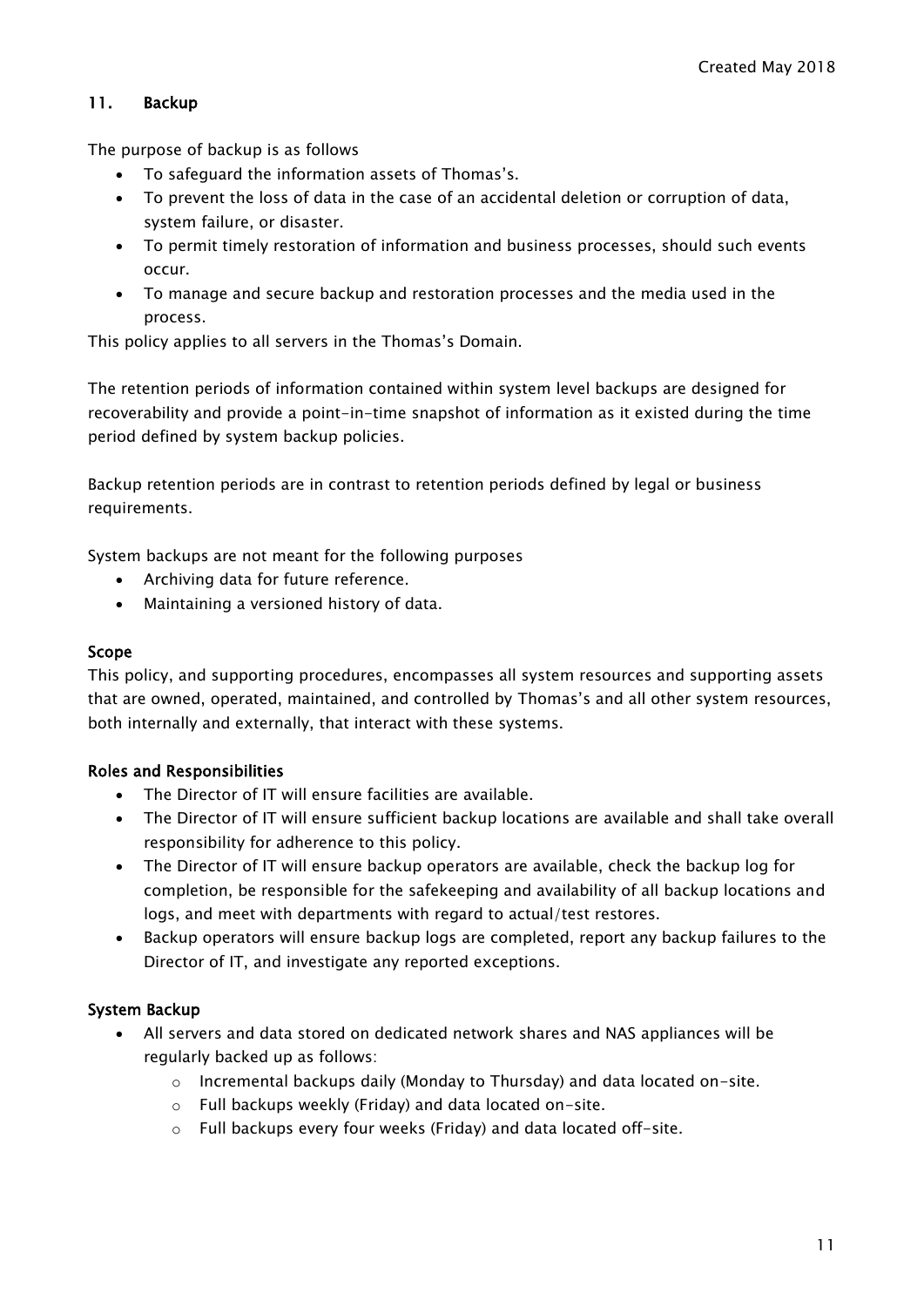#### Backup Locations

- Backups will be written to a dedicated backup NAS on each site.
- Backup locations are in a secure area that is accessible only to IT staff.
- Daily backups will be maintained for one week.
- Weekly backups will be maintained for a period of three weeks.
- Backups off-site will be maintained for a period of eight weeks.

#### Disposal of Backup Locations

- Prior to retirement and disposal, IT will ensure that:
	- o The media no longer contains active backup images
	- $\circ$  The media's current or former contents cannot be read or recovered by an unauthorised party.
	- $\circ$  With all backup media, IT will ensure the physical destruction by an approved IT disposal company.

#### **Verification**

- On a daily basis, logged information generated from each backup job will be reviewed for the following purposes:
	- o To check for and correct errors
	- $\circ$  To monitor the duration of the backup job
	- o To optimise backup performance where possible
- IT will identify problems and take corrective action to reduce any risks associated with failed backups.
- Random test restores will be done once a month in order to verify that backups have been successful
- IT will maintain records demonstrating the review of logs and test restores so as to demonstrate compliance with this policy for auditing purposes.

#### Data Recovery

- In the event of a catastrophic system failure, off-site backed up data will be made available to users within 3 working days.
- In the event of a non-catastrophic system failure or user error, on-site backed up data will be made available to users within 1 working day.
- A full disaster recovery of one Thomas's school site will be performed each Summer holiday for verification. The full disaster recovery will be logged and any problems addressed.

#### Restoration Requests

• In the event of accidental deletion or corruption of information, requests for restoration of information will be made to [itsupport@thomas-s.co.uk.](mailto:itsupport@thomas-s.co.uk)